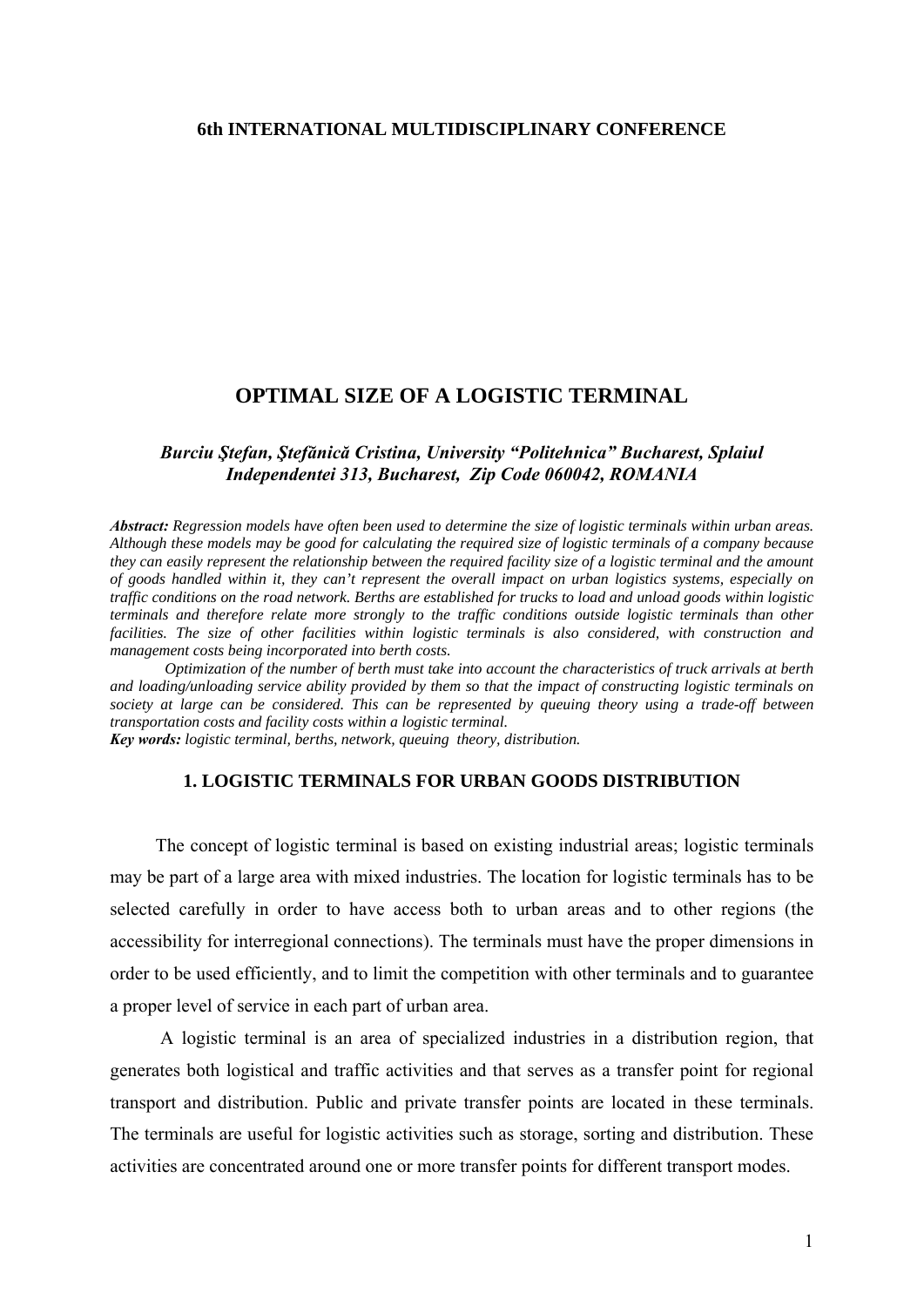These logistic terminals are attractive and offer a lot of facilities for transport companies, distribution centers, warehouses (of wholesale or retail organizations or import companies), trade centers and added value of logistic activities.

A logistic park is part of a national network of logistic parks that are connected by different modalities. This national network is thus better equipped for flexible time patterns (off-peak use of the road network, night transport, etc.), changing demands for transport, and providing different transport services, than it would be without multimodal connections.

Beside regional logistic terminals an area may contain local logistic terminals. Local logistic terminal is comparable to regional logistic terminal (it is subordinated rather than autonomous) and it runs on a smaller scale. Local logistic terminals are needed in a part of a region and have the advantage of their location. Thus, there is no optimal location for one logistic terminal.

Both regional and local terminals have two functions:

- to facilitate logistic and traffic activities by providing space and transport services;
- to support concentration and consolidation of goods flows by developing certain transport services.

These services may be supported by information and communication systems in certain cases the service area of logistic terminals will cover the border areas.

#### **2. FREIGHT CENTERS AND LOGISTIC TERMINALS**

The development of fright centers and logistic terminals is the result of national policies regarding freight transport. The term of "freight center" is used as a generic name for public or private transshipment terminals, or for other transport activities that contain transshipment facilities.

The original concept of "freight center" refers to a building for transshipment activities, or a transfer point between long-distance and short-distance transport (e.g. regional transfer points). A logistic terminal is a spatial concentration of transfer points (e.g. freight centers).

The basic functions of a freight center are:

- the receiving that includes the control of goods' quantity and quality;
- the storage that includes goods' movement from the reception to the storage place;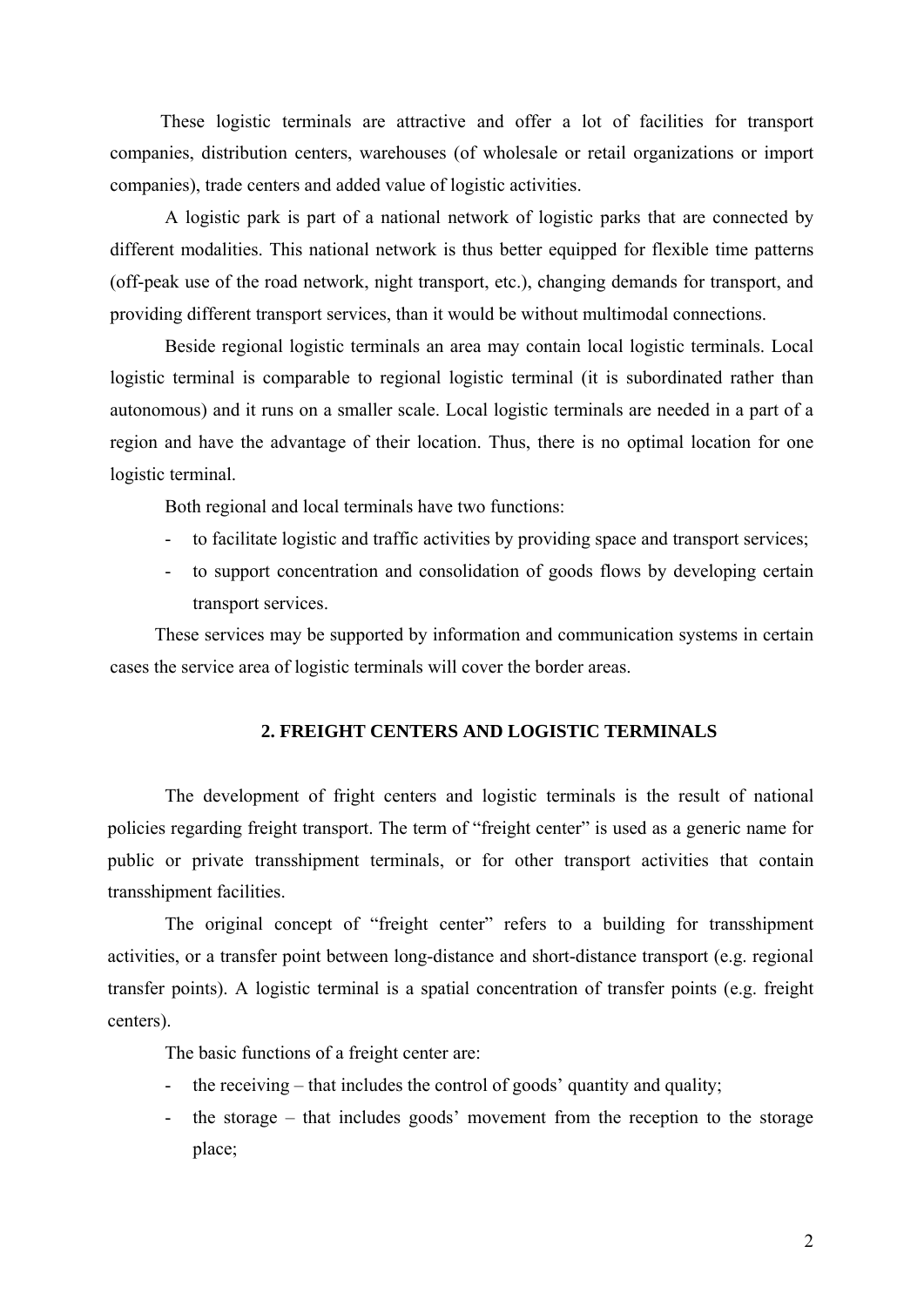- the order picking that includes goods' transport from the storage place to the loading platform, an extra control and goods' packing
- the goods' delivery that includes the stocking or the intermediate storage of goods

The reason for developing freight centers and logistic terminals are:

- to facilitate the logistic activities with location, space and transport facilities
- to consolidate goods flows by developing particular transport services

Windborne International Group (1994) uses the following definition for freight centers, which is also applicable to logistic parks:

"Freight centers form intersections of at least two different transport modes at which independent companies from the distribution sector and other transport-intensive business (e.g. component manufacturers) are located in a designated area. The aim is to enhance cooperation between transport modes and to improve the supply of distribution services in a region. A freight centre also implies an organizational element, in that individual forms cooperate or share the use of on-site facilities (for example through information systems) and may therefore benefit from significant synergetic effects. Freight centers are intended to improve urban goods traffic, to boost the regional economy and to enhance international trade."

The definition suggests that freight centers are generally multimodal. Numerous freight centers are only transfer points between long-distance and short-distance road transport. For this reason, long-distance and short-distance road transport can go together with different transport modes.

# **3. SIZE OF A LOGISTIC TERMINAL**

More regression models have been used to determine the size of logistic terminals within urban areas. We have to admit that even thought models can be fit to size the logistic terminals of a company as they emphasize the relation between the facilities and the quantity of goods in need of a logistic terminal, these models can't point the general impact on urban logistic system and especially on traffic conditions on the road network so, the behavior of the vehicles in and outside logistic terminals should be integrated in the models of determining the optimal size of a logistic terminal.

This paragraph is meant to optimize the size of logistic terminal represented by the number of berths necessary to load and unload goods in/from trucks within the logistic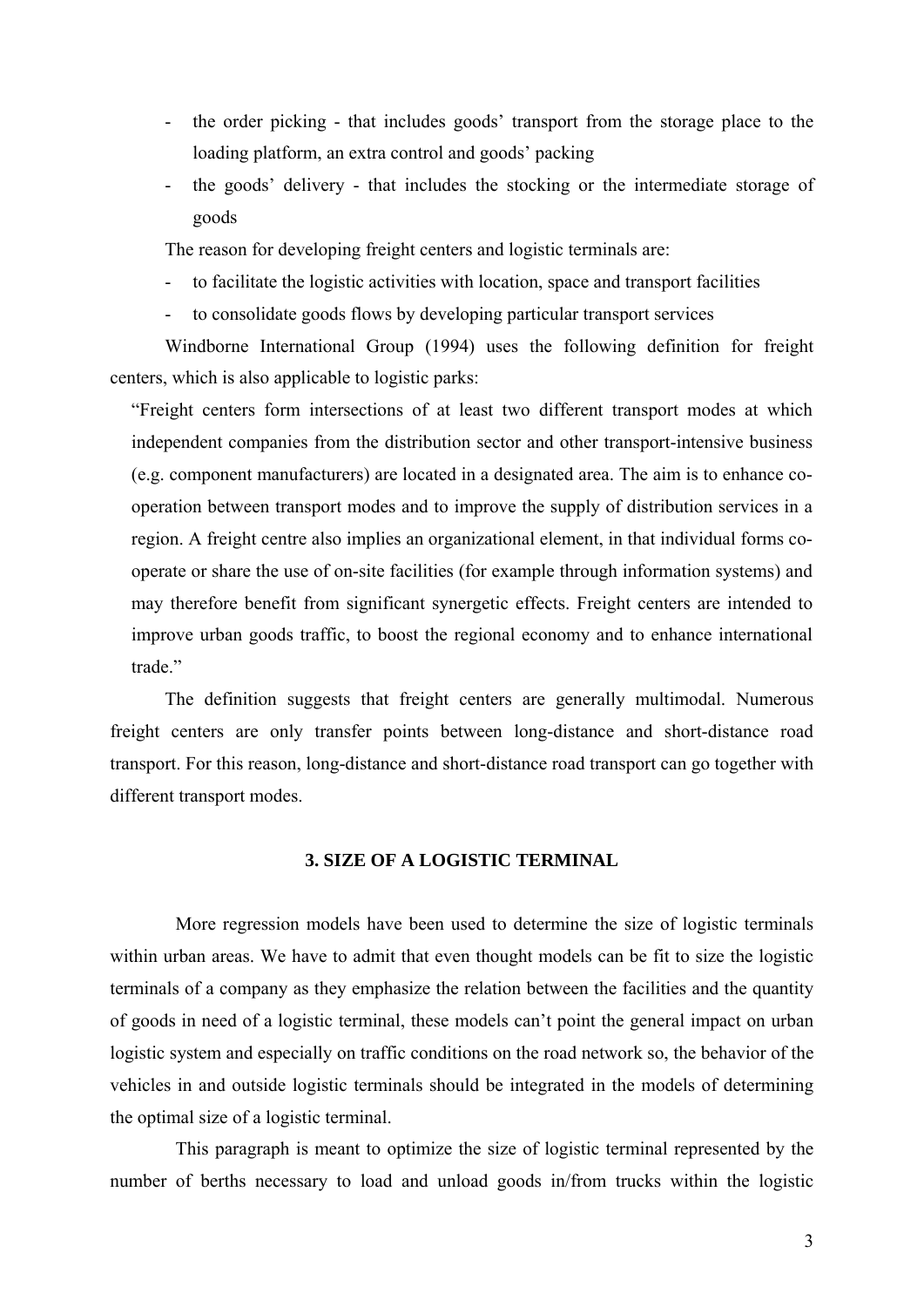terminals. That's why berth are more likely connected to the traffic condition outside logistic terminals. Besides the traffic conditions the size of other facilities offered by the logistic terminal is also considered in this model along with the costs of construction and management as part of the costs for the berths.

The optimization of the number of berth should also take in consideration the characteristic of trucks arrived and their capacity of loading/unloading, so that the impact of logistic terminals on society is enhanced. This can be represented by queuing theory, using the trade-of between transportation costs and facility costs within logistic terminals. In the case of logistic terminals inputs and decision variables needed to determine the number of berths is: Inputs:

 $c<sub>b</sub>$  - the berths costs per hour at logistic terminal including penalty costs due to waiting above the accepted time limit (m.u./hour/berth)

T – time period considered (hours)

 $c<sub>t</sub>$  - transportation costs per hour for each vehicle (m.u./hour/vehicle)

Decision variables:

y – number of berths

Using this inputs and decision variables it can be formulated the following objective to determine the optimal number of berths:

$$
\min C = c_b T y + c_t T n(y, V),\tag{1}
$$

where:

 $C$  – total cost at logistic terminal during period T (m.u.)

 $V$  – total number of trucks using logistic terminal during period  $T$  (vehicles)

 $C<sub>4</sub>$  $n(y, V)$  – average number of trucks in logistic terminal for the number of berths y during period T.



**Fig. 1** *The variation of vehicles and logistic terminal costs sum as a function of berths*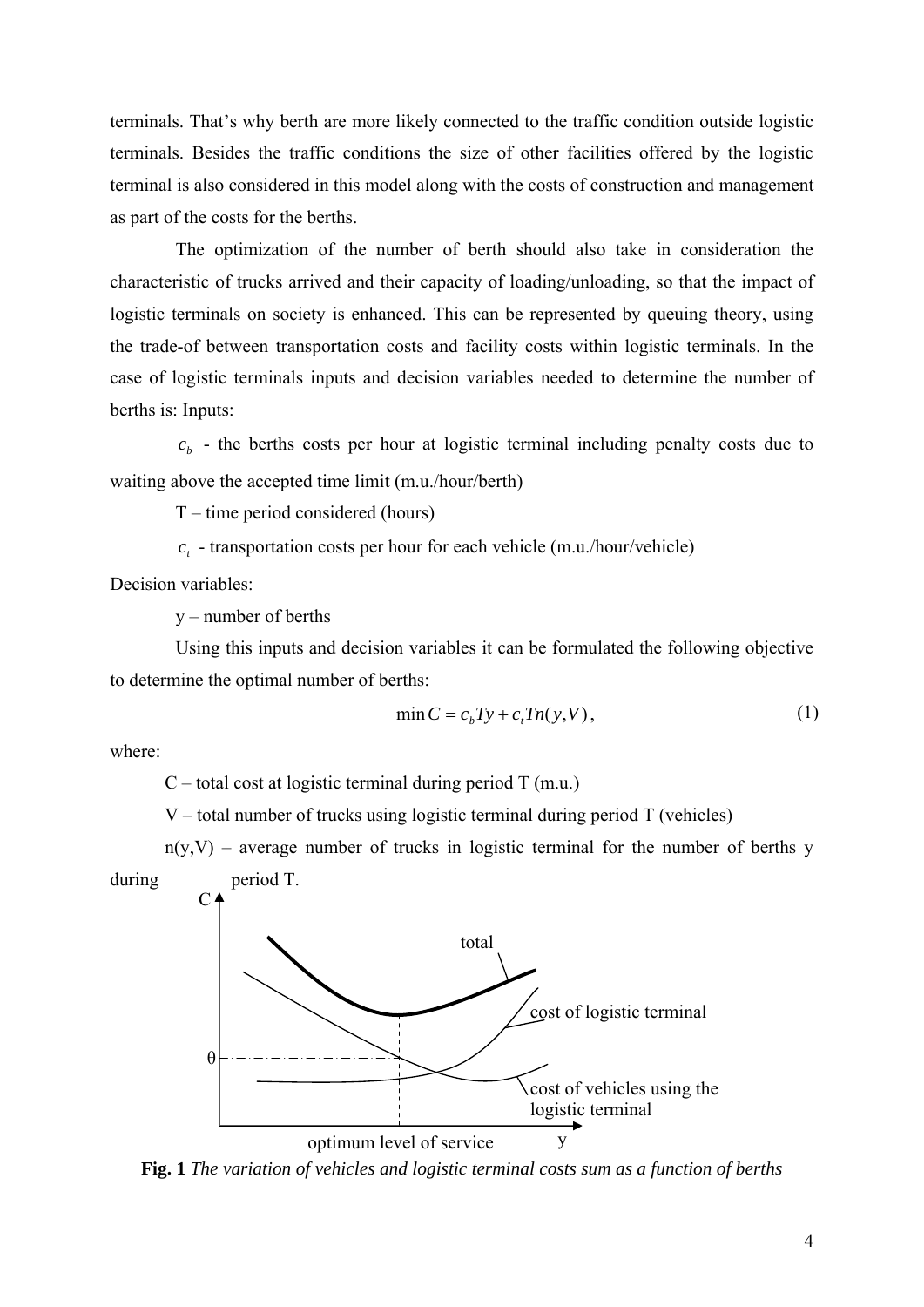This way of handling the problem of determining the optimal size of logistic terminal can be further studied using models based on "harmony of levels".

If the relation is divided by  $c<sub>i</sub>T$ :

$$
\min r = \frac{c}{c_t T} = \frac{c_{bi}}{c_t} y + n(y, V) = r_{bi} y + n(y, V) , \qquad (2)
$$

where:

r – ratio of total cost and transportation cost per truck at logistic terminal for the number of berths y during period T

 $r_{bt}$  - berth-truck cost ratio

Giving values to  $c<sub>i</sub>T$  the ratio r can be considered criteria for determining the optimal number of berths. In equation (2) the berth-truck cost ratio  $r<sub>bt</sub>$  can be calculated by cost analyses performed in advanced and so, if the number of berths y is fixed the ratio r is only a function of  $n(y, V)$  representing the average number of trucks in logistics terminal  $(n(y, V)=n)$ .

The average number of trucks in logistic terminal is equal to the sum of the average number of trucks in waiting and in service as following:

$$
n = n_w + a \,,\tag{3}
$$

where:

a – traffic intensity

 $n_w$  - average number of trucks waiting at a logistic terminal for berths, if trucks arrival follow a Poisson distribution and service times an exponential distribution for.

$$
a = \frac{\lambda}{\mu} \tag{4}
$$

where:

λ-arrival intensity of trucks (vehicles/hour)

 $\mu$  – service intensity of trucks (vehicles/hour)

Both  $\lambda$  and  $\mu$  can be expressed as a function of V, total number of trucks using a logistic terminal.  $n_w$  can be derived from Little's formula:

$$
n_w = \lambda W_1,\tag{5}
$$

where:

 $W<sub>1</sub>$  - average waiting time of trucks (h)

In the case of Poisson distribution for truck arrivals and exponential distribution for service times,  $W_1$ :